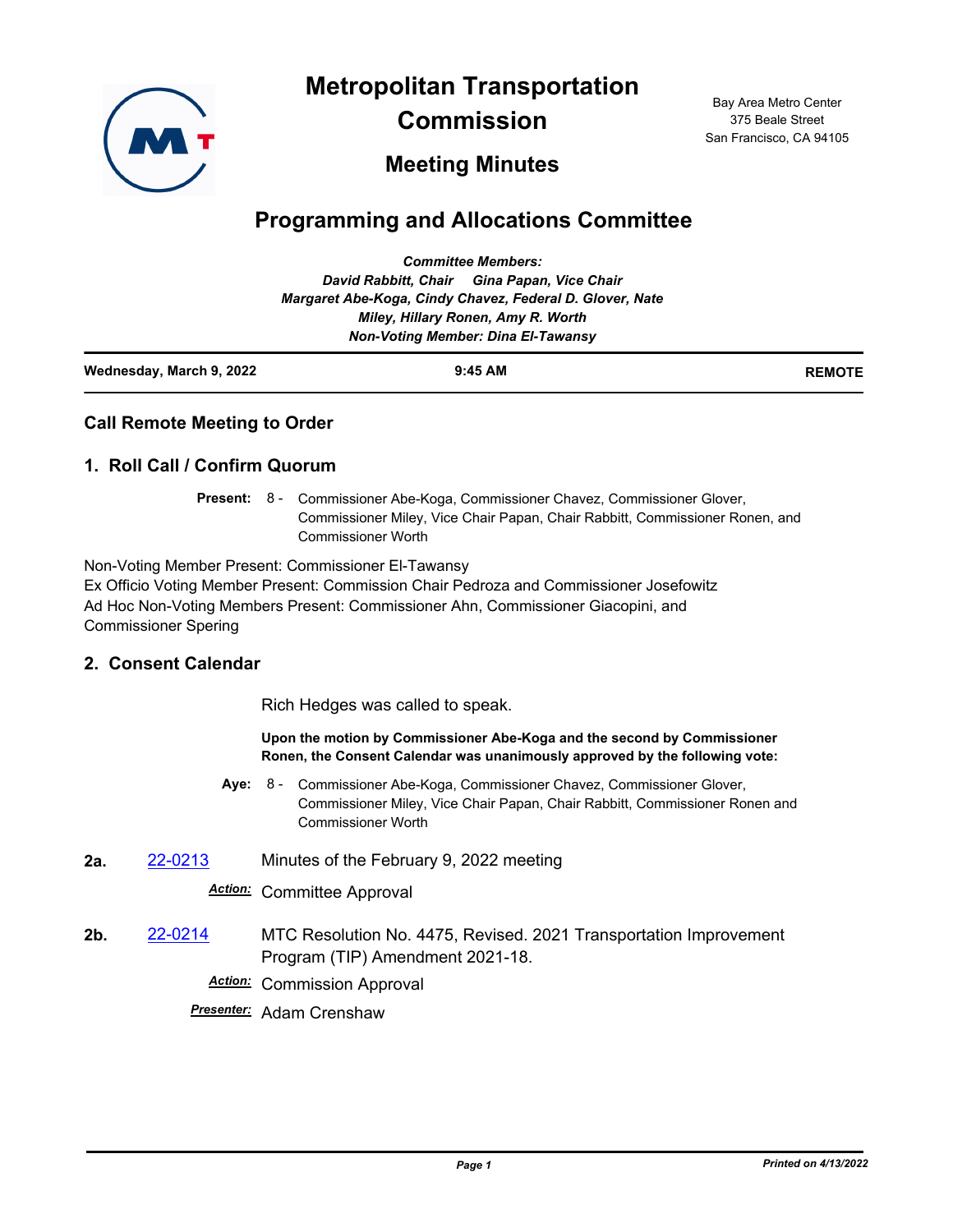**2c.** [22-0272](http://mtc.legistar.com/gateway.aspx?m=l&id=/matter.aspx?key=23531) MTC Resolution Nos. 4035, Revised; 4202, Revised; and 3989, Revised. Various revisions to the One Bay Area Grant programs (OBAG 1 and 2) and exchange program, including programming \$500,000 to the Santa Clara Valley Transportation Authority (VTA) as part of a funding exchange agreement for the Highway 17 Bicycle and Pedestrian Trail and Wildlife Crossing.

*Action:* Commission Approval

*Presenter:* Thomas Arndt

**2d.** [22-0277](http://mtc.legistar.com/gateway.aspx?m=l&id=/matter.aspx?key=23536) MTC Resolution No. 4179, Revised. Revision to the Lifeline Transportation Program (LTP) Cycle 4 Program of Projects

*Action:* Commission Approval

*Presenter:* Judis Santos

**2e.** [22-0412](http://mtc.legistar.com/gateway.aspx?m=l&id=/matter.aspx?key=23671) MTC Resolution No. 4412, Revised. Regional Measure 3 (RM3) Letters of No Prejudice to the San Mateo County Transportation Authority for the Highway 101/State Route 92 Interchange Project.

*Action:* Commission Approval

*Presenter:* Kenneth Kao

#### **3. Federal**

**3a.** [22-0343](http://mtc.legistar.com/gateway.aspx?m=l&id=/matter.aspx?key=23602) MTC Resolution No. 4505, Revised. One Bay Area Grant Program Revisions.

> Revisions to the One Bay Area Grant program (OBAG 3) to adopt guidelines for the County & Local Program call for projects.

*Action:* Commission Approval

### *Presenter:* Kenneth Kao

The following members of the public were called to speak: Amy Thompson (TransForm), Gerry Glaser, Jonathan Kass (SPUR), Salim Damerdji, Justin Wang (Greenbelt Alliance), and Justine Marcus (Enterprise Community Partners).

**Upon the motion by Vice Chair Papan and the second by Commissioner Chavez, the Committee unanimously approved the referral of MTC Resolution No. 4505, Revised to the Commission for approval. The motion carried by the following vote:**

Aye: 8 - Commissioner Abe-Koga, Commissioner Chavez, Commissioner Glover, Commissioner Miley, Vice Chair Papan, Chair Rabbitt, Commissioner Ronen and Commissioner Worth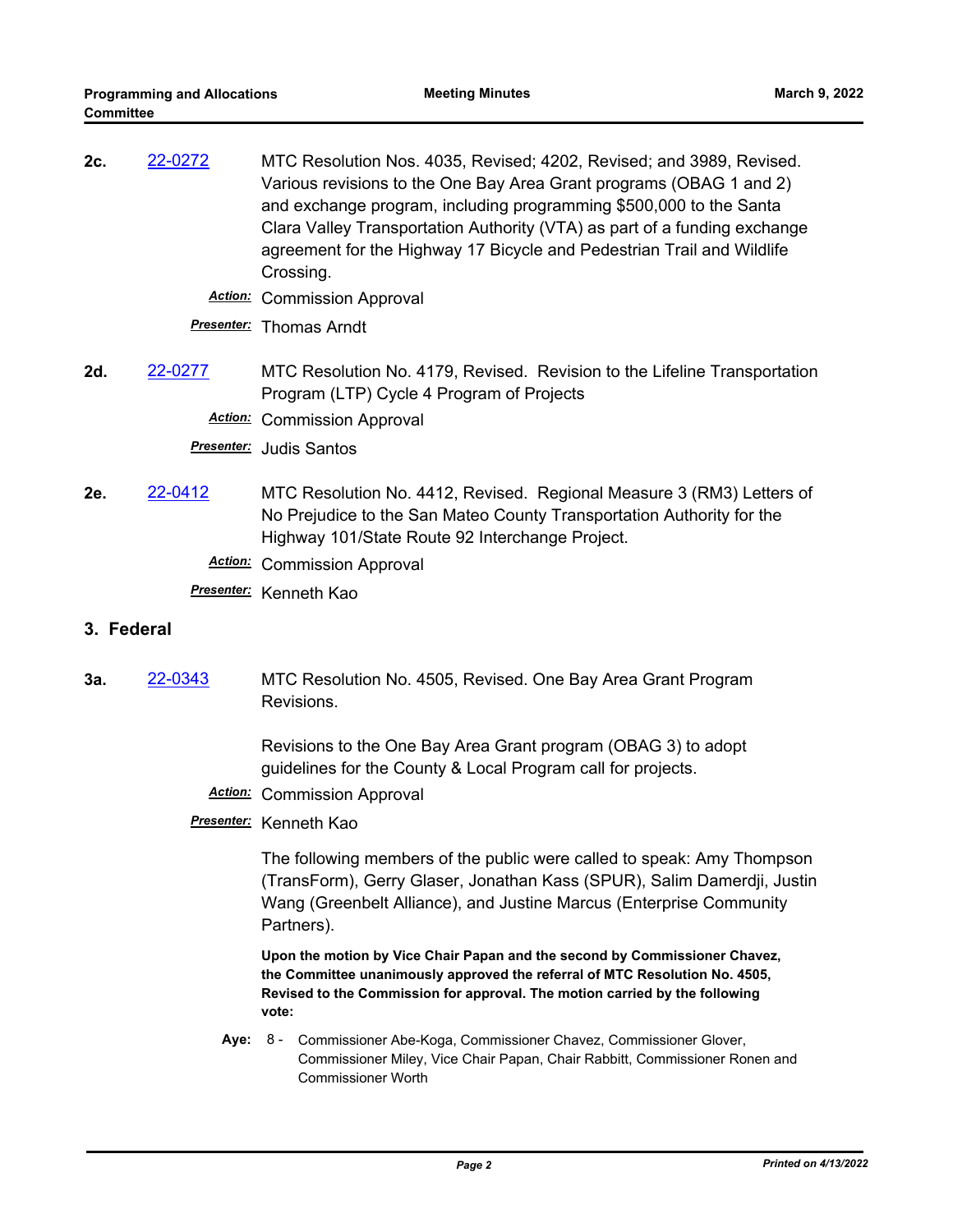| 3b.      | 22-0275        | MTC Resolution Nos. 4510, 4513, and 4169, Revised. Transit Capital<br>Priorities Program FY2021-22 - FY2023-24                                                                                                                                                                                                                                                                        |  |  |
|----------|----------------|---------------------------------------------------------------------------------------------------------------------------------------------------------------------------------------------------------------------------------------------------------------------------------------------------------------------------------------------------------------------------------------|--|--|
|          |                | Programming of \$1.4 billion in FTA Formula Revenues, AB 664 Bridge<br>Tolls, and BATA Project Savings for FYs 2021-22 through 2023-24, for<br>transit operator state-of-good-repair consistent with the Transit Capital<br>Priorities (TCP) Process and Criteria, including discussion of financing<br>against future FTA revenues and other potential programming<br>opportunities. |  |  |
|          | <b>Action:</b> | <b>Commission Approval</b>                                                                                                                                                                                                                                                                                                                                                            |  |  |
|          |                | <b>Presenter:</b> Margaret Doyle                                                                                                                                                                                                                                                                                                                                                      |  |  |
|          |                | Commissioner Chavez left during agenda item 3b.                                                                                                                                                                                                                                                                                                                                       |  |  |
|          |                | Aleta Dupree was called to speak.                                                                                                                                                                                                                                                                                                                                                     |  |  |
|          |                | Gerry Glaser was called to speak.                                                                                                                                                                                                                                                                                                                                                     |  |  |
|          |                | Upon the motion by Vice Chair Papan and the second by Commissioner Worth,<br>the Committee unanimously approved the referral of MTC Resolution Nos. 4510,<br>4513, and 4169, Revised to the Commission for approval. The motion carried by<br>the following vote:                                                                                                                     |  |  |
|          | Aye:           | 7 - Commissioner Abe-Koga, Commissioner Glover, Commissioner Miley, Vice Chair<br>Papan, Chair Rabbitt, Commissioner Ronen and Commissioner Worth                                                                                                                                                                                                                                     |  |  |
|          | Absent:        | 1 - Commissioner Chavez                                                                                                                                                                                                                                                                                                                                                               |  |  |
| 4. State |                |                                                                                                                                                                                                                                                                                                                                                                                       |  |  |
| 4а.      | 22-0250        | MTC Resolution No. 4273, Revised. FY2021-22 Cap and Trade Low<br>Carbon Transit Operations Program (LCTOP).                                                                                                                                                                                                                                                                           |  |  |
|          |                | A request that the Committee refer MTC Resolution No. 4273, Revised to<br>the Commission for approval adopting the FY2021-22 Cap and Trade Low<br>Carbon Transit Operations Program (LCTOP).                                                                                                                                                                                          |  |  |
|          |                | <b>Action:</b> Commission Approval                                                                                                                                                                                                                                                                                                                                                    |  |  |
|          |                | <b>Presenter:</b> Anne Spevack                                                                                                                                                                                                                                                                                                                                                        |  |  |
|          |                | Commissioner Ronen left during agenda item 4a.                                                                                                                                                                                                                                                                                                                                        |  |  |

Aleta Dupree was called to speak.

**Upon the motion by Commissioner Worth and the second by Commissioner Glover, the Committee unanimously approved the referral of MTC Resolution No. 4273, Revised to the Commission for approval. The motion carried by the following vote:**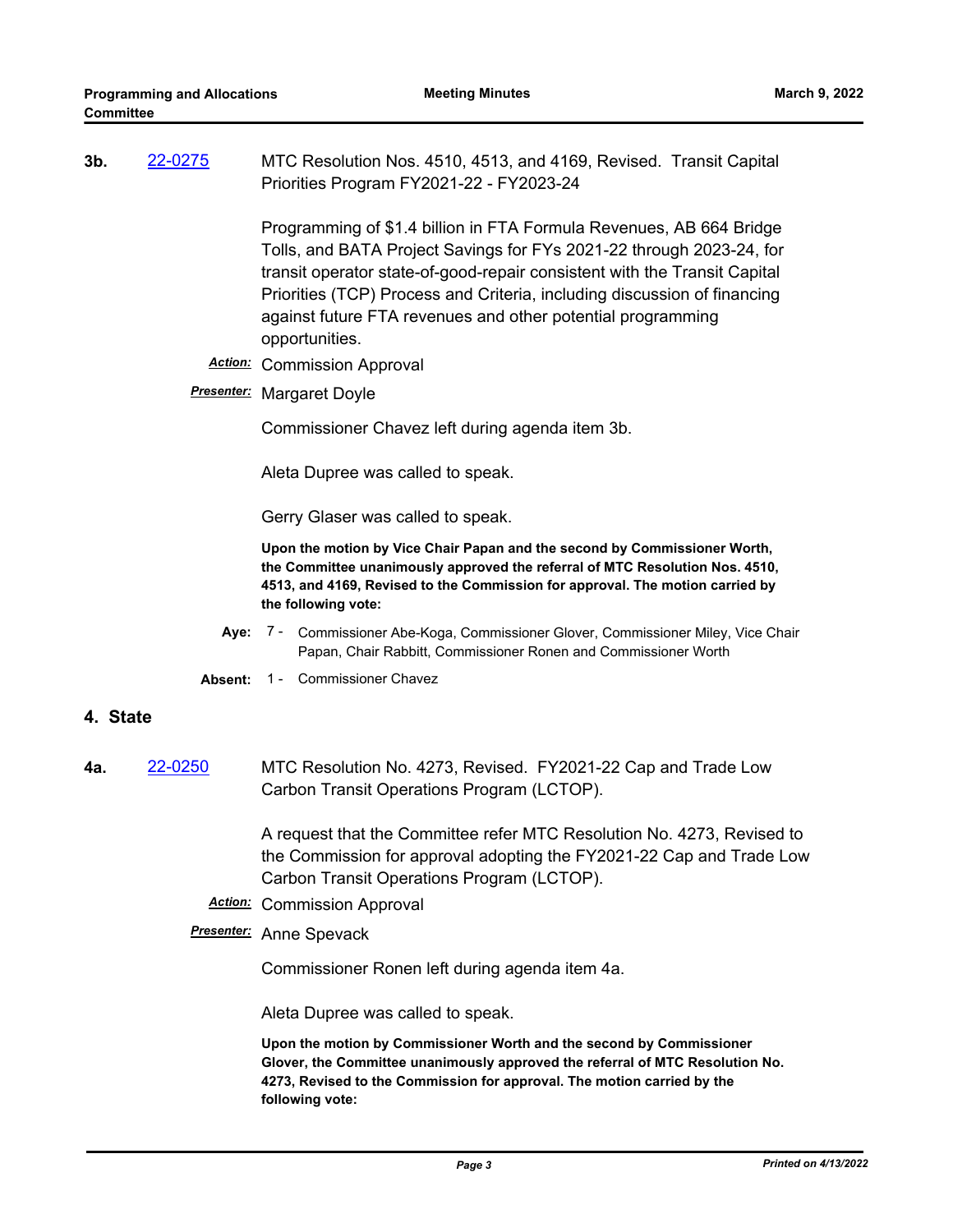|  | Aye: 6 - Commissioner Abe-Koga, Commissioner Glover, Commissioner Miley, Vice Chair |
|--|-------------------------------------------------------------------------------------|
|  | Papan, Chair Rabbitt and Commissioner Worth                                         |

- **Absent:** 2 Commissioner Chavez and Commissioner Ronen
- **4b.** [22-0402](http://mtc.legistar.com/gateway.aspx?m=l&id=/matter.aspx?key=23661) MTC Resolution No. 4508. Regional Early Action Planning Grants (REAP 2.0) Advance Allocation Request.

Adoption of Resolution No. 4508, authorizing MTC to submit an advance allocation request to California Housing and Community Development for REAP 2.0 formula funds.

- *Action:* Commission Approval
- *Presenter:* Alix Bockelman

**Upon the motion by Commissioner Glover and the second by Commissioner Worth, the Committee unanimously approved the referral of MTC Resolution No. 4508 to the Commission for approval. The motion carried by the following vote:**

- Aye: 6 Commissioner Abe-Koga, Commissioner Glover, Commissioner Miley, Vice Chair Papan, Chair Rabbitt and Commissioner Worth
- **Absent:** 2 Commissioner Chavez and Commissioner Ronen
- **5. Regional**
- **5a.** [22-0273](http://mtc.legistar.com/gateway.aspx?m=l&id=/matter.aspx?key=23532) MTC Resolution No. 4512. Short Range Transit Plan (SRTP): Bay Area Transit Recovery Scenario Planning

Guidelines for a revised approach to Short Range Transit Plans, and funding allocations to support this work for FY 2022-23.

- *Action:* Commission Approval
- *Presenter:* Terence Lee

**Upon the motion by Commissioner Worth and the second by Vice Chair Papan, the Committee unanimously approved the referral of MTC Resolution No. 4512 to the Commission for approval. The motion carried by the following vote:**

- **Aye:** Commissioner Abe-Koga, Commissioner Glover, Commissioner Miley, Vice Chair Papan, Chair Rabbitt and Commissioner Worth Aye: 6 -
- **Absent:** 2 Commissioner Chavez and Commissioner Ronen

#### **6. Public Comment / Other Business**

Aleta Dupree was called to speak.